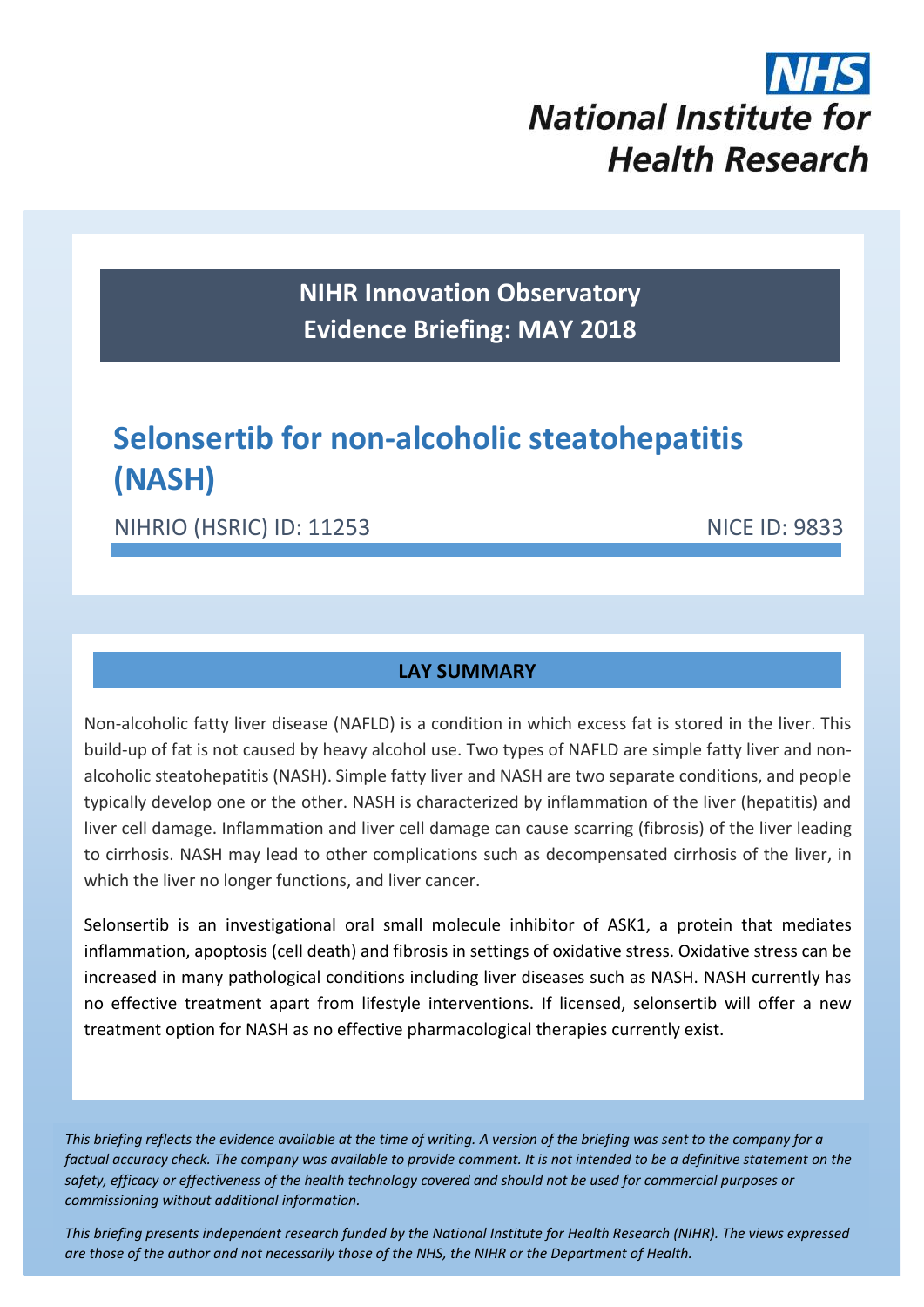#### **TARGET GROUP**

Non-alcoholic steatohepatitis (advanced fibrosis, stages F3-F4)

#### **TECHNOLOGY**

#### **DESCRIPTION**

Selonsertib (GS-4997) is a first-in-class, selective, small molecule inhibitor of apoptosis signalregulating kinase 1 (ASK1) under development for the treatment of non-alcoholic steatohepatitis (NASH) in adults with advanced liver fibrosis.<sup>1</sup> Inhibition of ASK1, a serine/threonine kinase, has led to improvement in inflammation and fibrosis in animal models of NASH. Selonsertib inhibits ASK1 by competitive binding to the catalytic domain of ASK1. Selonsertib prevents the production of inflammatory cytokines, down-regulates the expression of genes involved in fibrosis, suppresses excessive apoptosis (cell death) and inhibits cellular proliferation.<sup>2</sup>

In phase III clinical trials (STELLAR 3, NCT03053050; STELLAR 4, NCT03053063) selonsertib is randomized to be administered orally at either 6mg or 18mg once daily for up to 240 weeks (versus placebo comparator).<sup>3,4</sup> There are currently no licensed pharmacological therapies for the treatment of NASH in the EU or globally.<sup>5</sup>

Selonsertib is also in phase II development for alcoholic hepatitis.<sup>6</sup>

Selonsertib does not currently have Marketing Authorisation in the EU for any indication.

#### <span id="page-1-4"></span><span id="page-1-3"></span><span id="page-1-2"></span>**INNOVATION and/or ADVANTAGES**

NASH currently has no effective treatment apart from lifestyle interventions, and patients with advanced fibrosis would benefit from new options to halt and/or reverse the progression of their disease.<sup>7</sup> If licensed, selonsertib will offer a new option for the treatment of NASH in adults with advanced liver fibrosis who currently have no effective pharmacological therapies available.

#### **DEVELOPER**

Gilead Sciences Ltd

# **PATIENT GROUP**

#### <span id="page-1-1"></span>**BACKGROUND**

Non-alcoholic fatty liver disease (NAFLD) develops in four main stages: simple fatty liver (steatosis), non-alcoholic steatohepatitis (NASH), fibrosis, and cirrhosis.<sup>[14](#page-3-0)</sup> NASH is a more aggressive form of NAFLD where there is inflammation in and around the fatty liver cells, which may cause swelling of the liver and discomfort of the surrounding area. Over a long period of time, ongoing inflammation leads to a built-up of scar tissue. This process is known as fibrosis, the advanced stages of which are known as cirrhosis. <sup>8</sup> Advanced liver fibrosis is defined by NICE as a grade of F3 or above using the Kleiner (NASH-CRN) or the steatosis, activity and fibrosis (SAF) score.<sup>9</sup>

<span id="page-1-0"></span>Clinical knowledge of NAFLD is still developing. People most at risk are those who: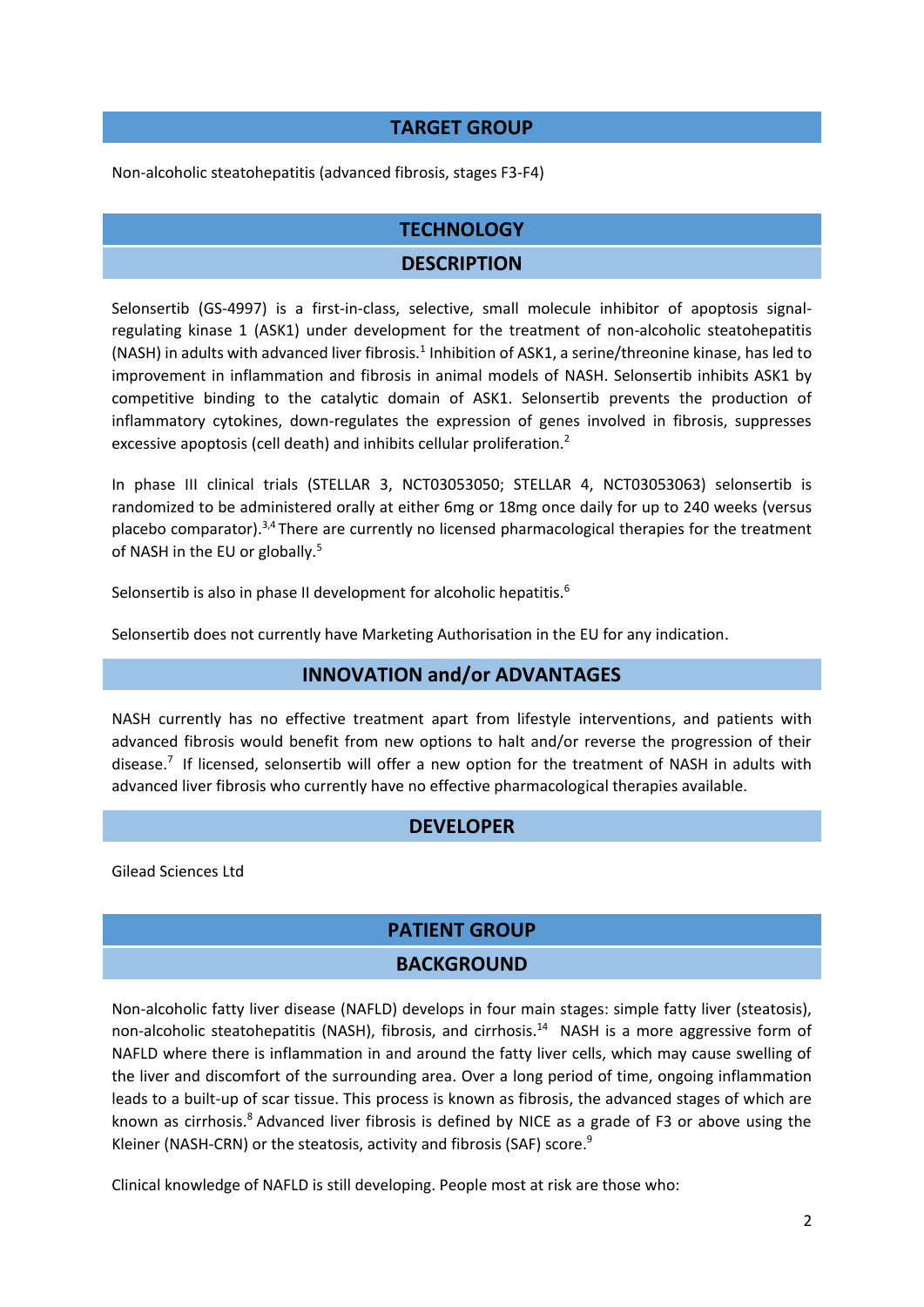- are overweight or obese
- have a poor diet and do little or no exercise
- smoke
- have insulin resistance
- have type 2 diabetes
- have hypertension (high blood pressure)
- have hyperlipidaemia (too much cholesterol and triglyceride in their blood)
- have polycystic ovaries
- have hepatitis B
- have hepatitis C
- are taking certain drugs prescribed for other conditions

It is likely there are other factors which contribute to the disease as not everyone with NAFLD exhibits these risk factors[.](#page-1-0)<sup>8</sup> NAFLD is largely asymptomatic in early stages; occasionally, people with NASH or fibrosis may experience dull or aching pain over the right side of the ribs, fatigue, unexplained weight loss, and weakness.<sup>[14](#page-3-0)</sup>

NASH is also now considered to be one of the main causes of cirrhosis. Cirrhosis is usually the result of long-term, continuous damage to the liver. This occurs when irregular bumps, known as nodules, replace smooth liver tissues. In combination with continued scarring from fibrosis, the liver may run out of healthy cells to support normal function which can lead to complete liver failure (also known as decompensation). [8](#page-1-0)

#### **CLINICAL NEED and BURDEN OF DISEASE**

NAFLD is one of the most important causes of liver disease worldwide in adults and children. Global prevalence of NAFLD is estimated at 24%; the highest rates are reported from South America and the Middle East, followed by Asia, the USA and Europe.

Data regarding the prevalence of advanced forms of NAFLD and NASH in the general European population are limited.<sup>10</sup> Recent prevalence of NAFLD in the UK is estimated between 20-30%, with approximations of the population presenting with NASH varying from 2-5%.<sup>[8,](#page-1-0)[14](#page-3-0)</sup>

Currently, NASH is primarily identified by performing an invasive liver biopsy which is impractical in view of its risks to health and cost.<sup>[9](#page-1-1)</sup> NAFLD progresses from hepatic steatosis, through inflammatory NASH, to fibrosis or cirrhosis. The rate of progression of NAFLD is variable; obesity and diabetes are associated with an increased risk of progressive disease. The average age of people with NASH is 40- 50 years, and 50-60 years for NASH-cirrhosis.<sup>[9](#page-1-1)</sup>

The population eligible to receive selonsertib could not be estimated from available published sources.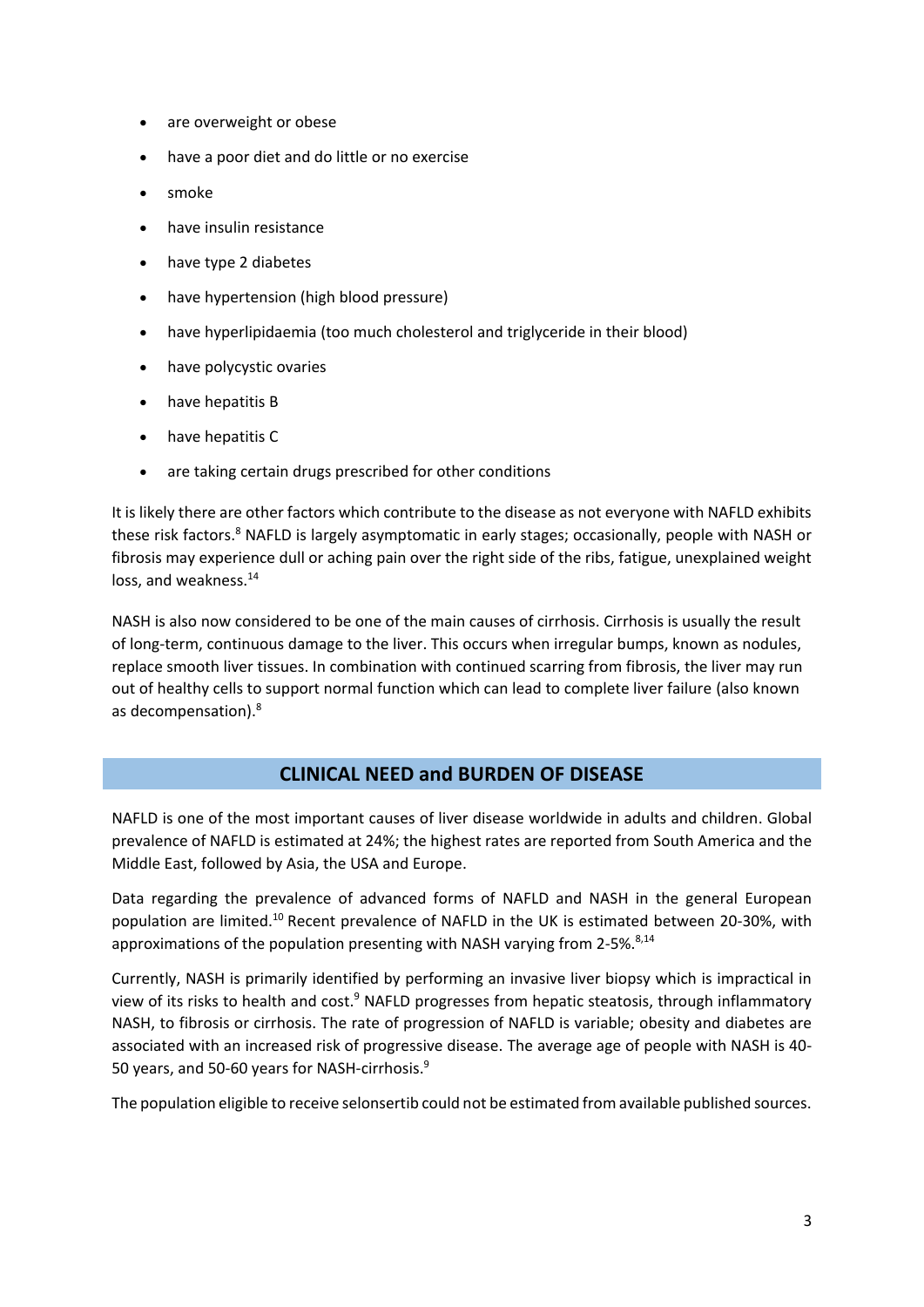## **PATIENT PATHWAY**

#### **RELEVANT GUIDANCE**

#### **NICE GUIDANCE**

- NICE guideline. Non-alcoholic fatty liver disease (NAFLD): assessment and management (NG49). July 2016.
- NICE quality standard. Liver disease (QS152). June 2017.

#### **NHS ENGLAND and POLICY GUIDANCE**

- NHS England. 2013/14 NHS Standard Contract for Hepatobiliary and Pancreas (Adult). A02/S/a.
- NHS England. 2013/14 NHS Standard Contract for Live Liver Transplantation Services (All Ages). A02/S(HSS)/a

## **OTHER GUIDANCE**

American Association for the Study of Liver Diseases. The Diagnosis and Management of Non-alcoholic Fatty Liver Disease: Practice Guidance from the American Association for the Study of Liver Diseases. 2018<sup>11</sup>

EASL-EASD-EASO: Clinical Practice Guidelines for the management of non-alcoholic fatty liver disease. 2016<sup>12</sup>

# **CURRENT TREATMENT OPTIONS**

There are no universally accepted pharmacological therapies for NASH and therapeutic advances have been slow.<sup>13</sup> Adopting a healthy lifestyle is the primary means of managing NAFLD including weight loss, diet, exercise (irrespective of weight loss), and cessation of smoking. While NAFLD is not caused by the intake of alcohol, the NHS recommends little to no consumption.<sup>[14](#page-3-0)</sup> In cases that have progressed from NASH through fibrosis and cirrhosis, a liver transplant may be the only suitable treatment option.<sup>14</sup>

<span id="page-3-0"></span>Recent studies have suggested that pioglitazone, a medication for type 2 diabetes, improves NASH in people who do not have diabetes. A study by the National Institute of Diabetes and Digestive and Kidney Diseases' NASH Clinical Research Network found that treatment with vitamin E or pioglitazone improved NASH in about half of the people treated. Vitamin E may be recommended for people who have NASH but who do not have diabetes or cirrhosis. Further research is needed on the safety and efficacy of pioglitazone for NASH.<sup>15,16</sup> GLP-1RA and SGLT2 inhibitors, which are currently approved for use in diabetes, have also shown early efficacy in NASH.<sup>[5](#page-1-2)</sup>

# **EFFICACY and SAFETY**

| w<br>. . |  |
|----------|--|

**Trial** STELLAR 4[, NCT03053063;](https://clinicaltrials.gov/ct2/show/NCT03053063) selonsertib vs placebo; phase III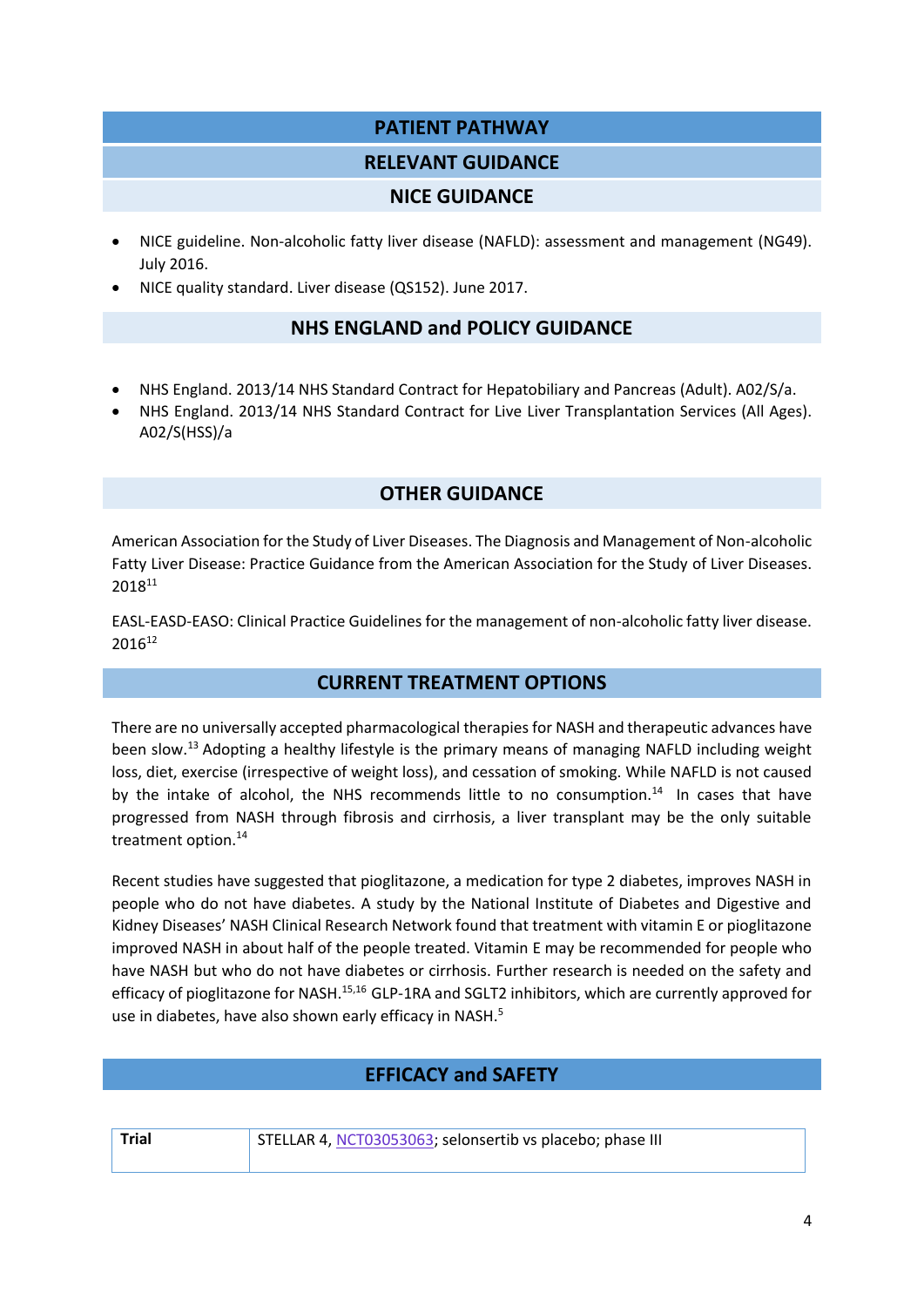| <b>Sponsor</b>                    | <b>Gilead Sciences</b>                                                                                                                                                                                                                                                                                                                                                                                                                                                                                                                                                                                  |  |
|-----------------------------------|---------------------------------------------------------------------------------------------------------------------------------------------------------------------------------------------------------------------------------------------------------------------------------------------------------------------------------------------------------------------------------------------------------------------------------------------------------------------------------------------------------------------------------------------------------------------------------------------------------|--|
| <b>Status</b>                     | Ongoing                                                                                                                                                                                                                                                                                                                                                                                                                                                                                                                                                                                                 |  |
| Source of<br><b>Information</b>   | Trial registry <sup>4</sup>                                                                                                                                                                                                                                                                                                                                                                                                                                                                                                                                                                             |  |
| Location                          | EU (incl UK), USA, Canada and other countries                                                                                                                                                                                                                                                                                                                                                                                                                                                                                                                                                           |  |
| <b>Design</b>                     | Randomized, placebo-controlled, double-blind                                                                                                                                                                                                                                                                                                                                                                                                                                                                                                                                                            |  |
| <b>Participants</b>               | n=883; aged 18-70 years; liver biopsy consistent with NASH and cirrhosis (F4<br>fibrosis) according to the NASH Clinical Research Network (CRN)<br>classification; laboratory parameters including alanine aminotransferase<br>$(ALT) \leq 8$ x upper limit of normal (ULN), creatinine clearance (CLcr) $\geq 30$<br>milliliter/minute (mL/min), as calculated by the Cockcroft-Gault equation,<br>HbA1c $\leq$ 9.5% (or serum fructosamine $\leq$ 381 µmol if HbA1c is unable to be<br>resulted)                                                                                                      |  |
| <b>Schedule</b>                   | Randomized to selonsortib 6mg plus placebo or 18mg plus placebo or<br>placebo comparator tablets administered orally once daily for up to 240<br>weeks                                                                                                                                                                                                                                                                                                                                                                                                                                                  |  |
| Follow-up                         | Active treatment and follow-up for up to 240 weeks                                                                                                                                                                                                                                                                                                                                                                                                                                                                                                                                                      |  |
| Primary<br><b>Outcomes</b>        | Proportion of participants who achieve $a \geq 1$ -stage improvement in<br>fibrosis according to the NASH Clinical Research Network (CRN)<br>classification without worsening of NASH [ Time Frame: Week 48 ]<br>Event-Free Survival (EFS) at Week 240 as assessed by time to the first<br>$\bullet$<br>clinical event [ Time Frame: Week 240 ]                                                                                                                                                                                                                                                         |  |
| Secondary<br><b>Outcomes</b>      | Proportion of participants who have $a \ge 1$ -stage improvement in<br>$\bullet$<br>fibrosis without worsening of NASH at Week 240 [Time Frame: Week<br>240 ]<br>Proportion of participants who have $a \ge 1$ -stage improvement in<br>fibrosis at Week 48 [ Time Frame: Week 48 ]<br>Proportion of participants who have $a \ge 1$ -stage improvement in<br>fibrosis at Week 240 [ Time Frame: Week 240 ]<br>Proportion of participants who have NASH resolution at Week 48 [<br>Time Frame: Week 48 ]<br>Proportion of participants who have NASH Resolution at Week 240 [<br>Time Frame: Week 240 ] |  |
| <b>Key Results</b>                |                                                                                                                                                                                                                                                                                                                                                                                                                                                                                                                                                                                                         |  |
| <b>Adverse effects</b><br>(AEs)   |                                                                                                                                                                                                                                                                                                                                                                                                                                                                                                                                                                                                         |  |
| <b>Expected</b><br>reporting date | Estimated primary completion date January 2019, estimated study<br>completion date November 2022                                                                                                                                                                                                                                                                                                                                                                                                                                                                                                        |  |

| <b>Trial</b> | STELLAR 3, NCT03053050; selonsertib vs placebo; phase III |
|--------------|-----------------------------------------------------------|
|              |                                                           |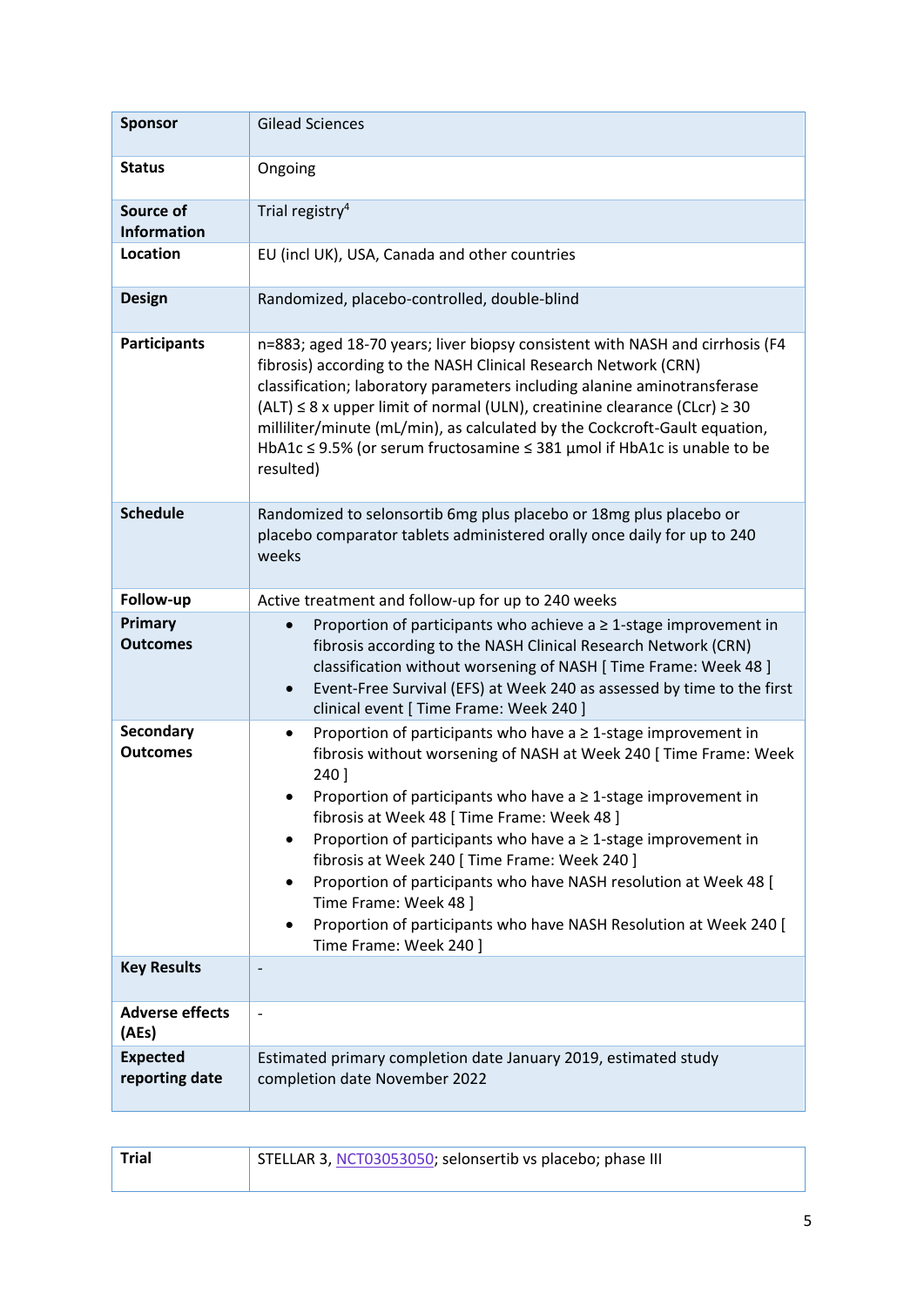| <b>Sponsor</b>                    | <b>Gilead Sciences</b>                                                                                                                                                                                                                                                                                                                                                                                                                                                                                                                                                                                                                                                                                                                                                                                 |  |
|-----------------------------------|--------------------------------------------------------------------------------------------------------------------------------------------------------------------------------------------------------------------------------------------------------------------------------------------------------------------------------------------------------------------------------------------------------------------------------------------------------------------------------------------------------------------------------------------------------------------------------------------------------------------------------------------------------------------------------------------------------------------------------------------------------------------------------------------------------|--|
| <b>Status</b>                     | Ongoing                                                                                                                                                                                                                                                                                                                                                                                                                                                                                                                                                                                                                                                                                                                                                                                                |  |
| Source of<br><b>Information</b>   | Trial registry <sup>3</sup>                                                                                                                                                                                                                                                                                                                                                                                                                                                                                                                                                                                                                                                                                                                                                                            |  |
| Location                          | EU (incl UK), USA, Canada and other countries                                                                                                                                                                                                                                                                                                                                                                                                                                                                                                                                                                                                                                                                                                                                                          |  |
| <b>Design</b>                     | Randomized, placebo-controlled, double-blind                                                                                                                                                                                                                                                                                                                                                                                                                                                                                                                                                                                                                                                                                                                                                           |  |
| <b>Participants</b>               | n=808; aged 18-70 years; liver biopsy consistent with NASH and bridging (F3<br>fibrosis) according to the NASH CRN classification; laboratory parameters<br>including $ALT \leq 8$ x ULN, CLcr $\geq 30$ mL/min as calculated by the Cockcroft-<br>Gault equation, HbA1c ≤ 9.5% (or serum fructosamine ≤ 381 µmol if HbA1c is<br>unable to be resulted), HbA1c ≤ 9.5% (or serum fructosamine ≤ 381 µmol if<br>HbA1c is unable to be resulted)                                                                                                                                                                                                                                                                                                                                                          |  |
| <b>Schedule</b>                   | Randomized to selonsortib 6mg plus placebo or 18mg plus placebo or<br>placebo comparator tablets administered orally once daily for up to 240<br>weeks                                                                                                                                                                                                                                                                                                                                                                                                                                                                                                                                                                                                                                                 |  |
| Follow-up                         | Active treatment and follow-up for up to 240 weeks                                                                                                                                                                                                                                                                                                                                                                                                                                                                                                                                                                                                                                                                                                                                                     |  |
| Primary<br><b>Outcomes</b>        | Proportion of participants who achieve $a \geq 1$ -stage improvement in<br>fibrosis according to the NASH Clinical Research Network (CRN)<br>Classification Without Worsening of NASH [ Time Frame: Week 48 ]<br>EFS at Week 240 as assessed by time to the first clinical event [ Time<br>$\bullet$<br>Frame: Week 240 ]                                                                                                                                                                                                                                                                                                                                                                                                                                                                              |  |
| Secondary<br><b>Outcomes</b>      | Proportion of participants who have progression to cirrhosis by Week<br>$\bullet$<br>48 [ Time Frame: Week 48 ]<br>Proportion of participants who have $a \ge 1$ -stage improvement in<br>$\bullet$<br>fibrosis without worsening of NASH at Week 240 [Time Frame: Week<br>240 ]<br>Proportion of participants who have $a \ge 1$ -stage improvement in<br>fibrosis at Week 48 [ Time Frame: Week 48 ]<br>Proportion of participants who have $a \ge 1$ -stage improvement in<br>$\bullet$<br>fibrosis at Week 240 [ Time Frame: Week 240 ]<br>Proportion of participants who have NASH resolution without<br>worsening of fibrosis at Week 48 [ Time Frame: Week 48 ]<br>Proportion of participants who have NASH resolution without<br>٠<br>worsening of fibrosis at Week 240 [Time Frame: Week 240] |  |
| <b>Key Results</b>                |                                                                                                                                                                                                                                                                                                                                                                                                                                                                                                                                                                                                                                                                                                                                                                                                        |  |
| <b>Adverse effects</b><br>(AEs)   |                                                                                                                                                                                                                                                                                                                                                                                                                                                                                                                                                                                                                                                                                                                                                                                                        |  |
| <b>Expected</b><br>reporting date | Estimated primary completion date March 2019, estimated study completion<br>date February 2023                                                                                                                                                                                                                                                                                                                                                                                                                                                                                                                                                                                                                                                                                                         |  |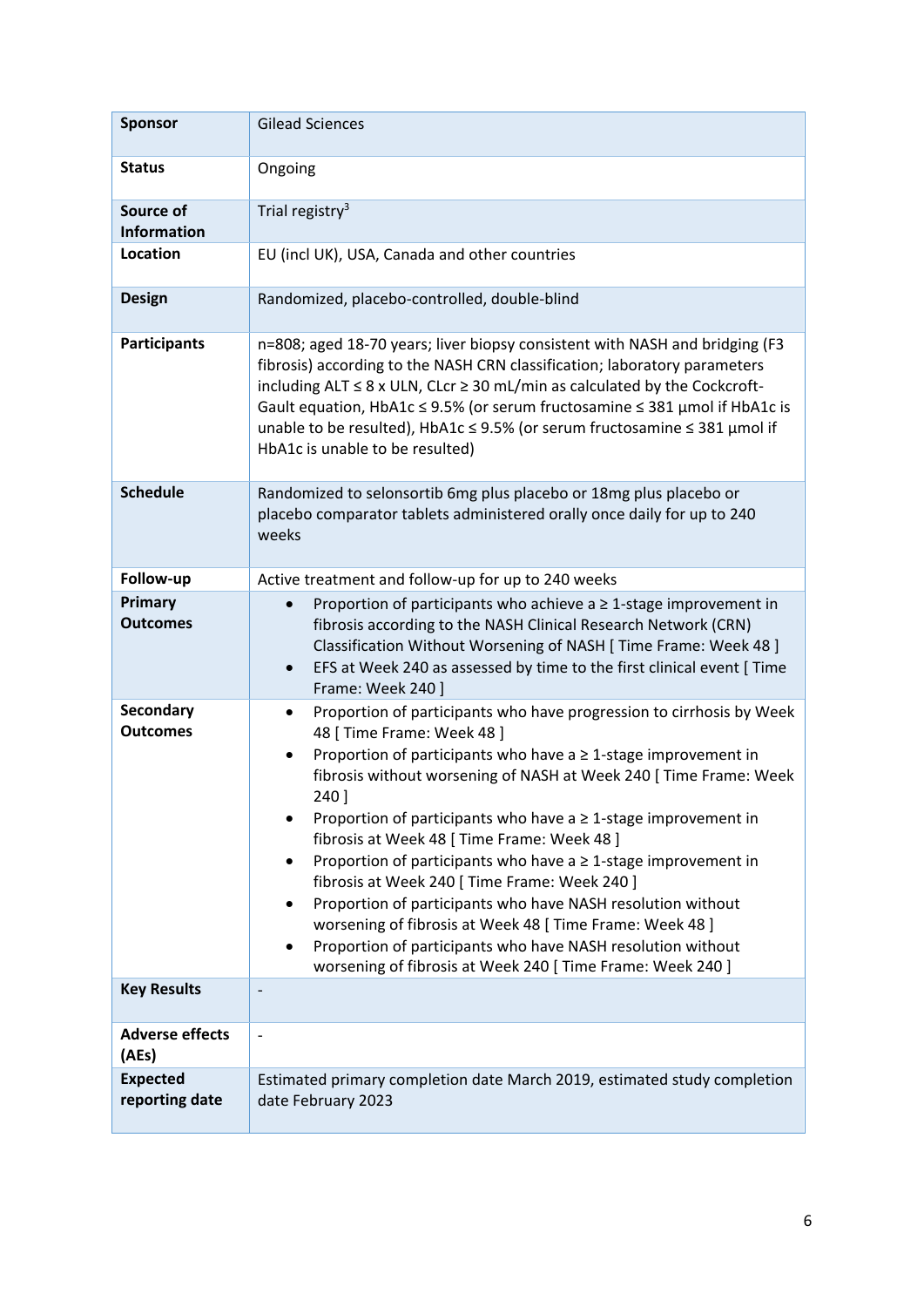## **ESTIMATED COST and IMPACT**

#### **COST**

The cost of selonsertib is not yet known.

## **IMPACT – SPECULATIVE**

#### **IMPACT ON PATIENTS AND CARERS**

 $\boxtimes$  Reduced mortality/increased length of survival

 $\boxtimes$  Reduced symptoms or disability

☐ No impact identified

#### **IMPACT ON HEALTH and SOCIAL CARE SERVICES**

- 
- ☐ Increased use of existing services ☐ Decreased use of existing services

□ Need for new services

- $\boxtimes$  Re-organisation of existing services: Possible impact on existing services, either on the basis of task-shifting or task sharing between primary and secondary care
- $\Box$  None identified

## **IMPACT ON COSTS and OTHER RESOURCE USE**

- ☐ Increased drug treatment costs ☐ Reduced drug treatment costs
	-

 $\boxtimes$  Other: Uncertain unit cost  $\Box$  None identified

#### **OTHER ISSUES**

 $<sup>8</sup>$  None identified</sup>

**.** 

#### **REFERENCES**

<sup>1</sup> Huntzicker EG, Goodman ZD, Loomba R et al. Hepatic expression of the apoptosis signal-regulating kinase 1 (ASK1) marker, phosphorylated-P38 (p-P38), correlates with fibrosis stage in patients with NAFLD*. American Association for the Study of Liver Diseases – Liver Learning*. 2015; 111393. Available from: [http://liverlearning.aasld.org/aasld/2015/thelivermeeting/111393/erik.huntzicker.hepatic.expression.of.the.a](http://liverlearning.aasld.org/aasld/2015/thelivermeeting/111393/erik.huntzicker.hepatic.expression.of.the.apoptosis.signal-regulating.kinase.1.html) [poptosis.signal-regulating.kinase.1.html](http://liverlearning.aasld.org/aasld/2015/thelivermeeting/111393/erik.huntzicker.hepatic.expression.of.the.apoptosis.signal-regulating.kinase.1.html) [Accessed 8th May 2018]

<sup>&</sup>lt;sup>2</sup> SYNkinase. Selonsertib. Available from[: https://synkinase.com/syn1231.html](https://synkinase.com/syn1231.html) [Accessed 2nd May 2018]

<sup>3</sup> ClinicalTrials.gov. *Safety and Efficacy of Selonsertib in Adults With Nonalcoholic Steatohepatitis (NASH) and Bridging (F3) Fibrosis (STELLAR 3)*. Available from:<https://clinicaltrials.gov/ct2/show/NCT03053050> [Accessed 8th May 2018] Last updated 27th April 2018

<sup>4</sup> ClinicalTrials.gov. *Safety and Efficacy of Selonsertib in Adults With Compensated Cirrhosis Due to Nonalcoholic Steatohepatitis (NASH) (STELLAR 4)*. Available from[: https://clinicaltrials.gov/ct2/show/NCT03053063](https://clinicaltrials.gov/ct2/show/NCT03053063) [Accessed 8th May 2018] Last updated 26th February 2018